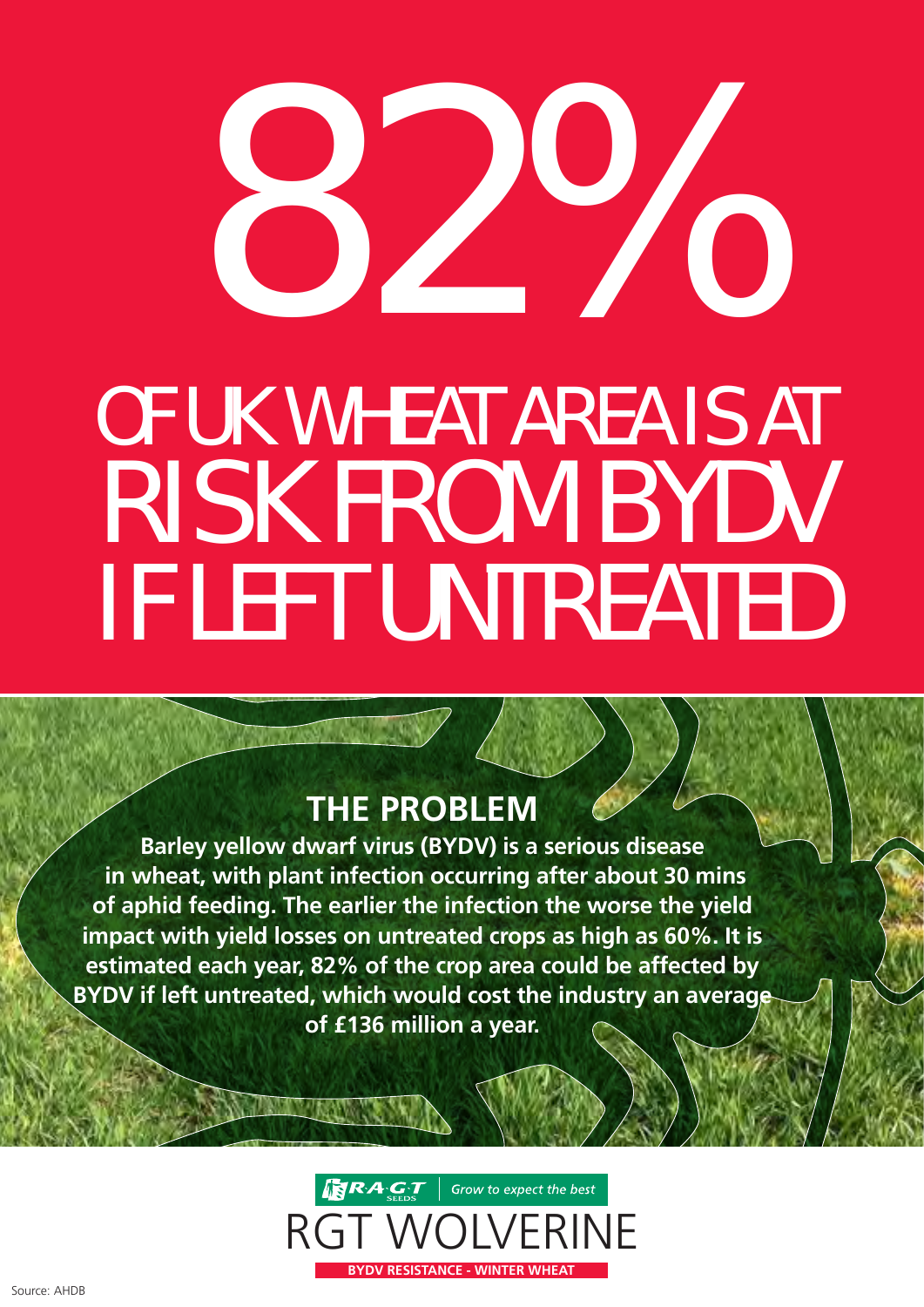# THE LOSS OF REDIGO DETER

**Previously Redigo Deter seed treatment was the mainstay of BYDV management, providing protection for 6-8 weeks. However since the chemical has been banned, growers have no way of fully protecting their crops from BYDV. RGT Wolverine is the ONLY UK wheat variety with resistance to Barley Yellow Dwarf Virus (BYDV), thanks to a trait called Bdv2. This gives protection to the crop 24/7, all season long.** 



#### FINANCIAL LOSS FROM BYDV INFECTION.

| Defra 5-year avg UK yield (t/ha)        | 8.02    |
|-----------------------------------------|---------|
| <b>AHDB avg UK BYDV yield loss</b>      | 8%      |
| Grain price (£/t)                       | £160.00 |
| <b>Yield loss (t/ha)</b>                | 0.6416  |
| <b>Financial loss (£/ha)</b>            | £102.66 |
| <b>Cost of BDV2 trait (£/ha)</b>        | £15     |
| <b>BDV2 Return on Investment (£/ha)</b> | £87.66  |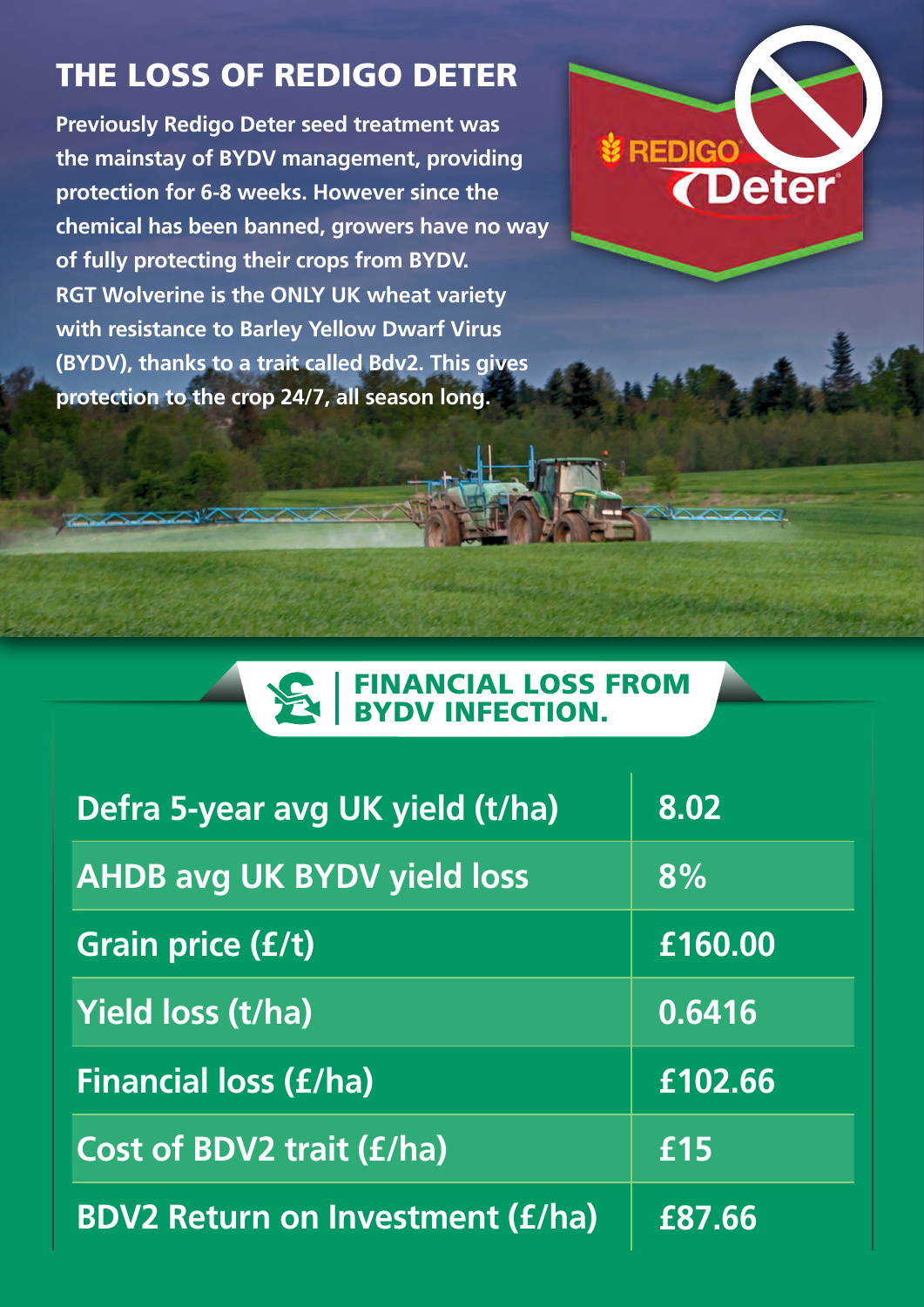# **PYRETHROIDS**

**Without Redigo Deter the only other chemical control is via pyrethroid insecticides. However, due to overuse of these chemicals, aphids with resistance to these compounds can be found across the UK, meaning farmers can no longer rely on pyrethroid insecticides to fully control BYDV. RGT Wolverine is the only variety with BYDV resistance available, counteracting all the negative aspects of using pyrethroids.** 

|                                    | <b>BYDV</b><br><b>RESISTANCE</b> |                      |  |
|------------------------------------|----------------------------------|----------------------|--|
| <b>BYDV Control</b>                | <b>Pyrethroid</b>                | <b>RGT Wolverine</b> |  |
| <b>Longevity of control</b>        | 1-7 days                         | 24/7, season long.   |  |
| <b>Sprayer workload</b>            | <b>High</b>                      | <b>None</b>          |  |
| <b>Aphid resistance</b>            | <b>Yes</b>                       | <b>No</b>            |  |
| <b>Increasing aphid resistance</b> | <b>Yes</b>                       | <b>No</b>            |  |
| <b>Crop monitoring</b>             | <b>Yes</b>                       | <b>No</b>            |  |
| <b>Application cost</b>            | <b>Yes</b>                       | <b>No</b>            |  |
| <b>Chemical cost</b>               | <b>Yes</b>                       | <b>No</b>            |  |
| <b>Weather dependency</b>          | <b>High</b>                      | <b>None</b>          |  |
| <b>Beneficial insects</b>          | <b>Affected</b>                  | <b>Not affected</b>  |  |

#### COST COMPARISON.

### The most cost effective way to control BYDV.

|                                       | <b>DETER</b>              | DETER+<br><b>PYRETHROID X1</b> | <b>PYRETHROID</b><br>X <sub>1</sub> | <b>PYRETHROID</b><br>X <sub>2</sub> | <b>BDV2</b>          |
|---------------------------------------|---------------------------|--------------------------------|-------------------------------------|-------------------------------------|----------------------|
|                                       | <b>RGT</b><br><b>SAKI</b> | <b>RGT</b><br><b>SAKI</b>      | <b>RGT</b><br><b>SAKI</b>           | <b>RGT</b><br><b>SAKI</b>           | <b>RGT WOLVERINE</b> |
| Seed cost/t                           | £430.00                   | £430.00                        | £430.00                             | £430.00                             | £330.00              |
| <b>Application cost/ha</b>            |                           | £13.00                         | £13.00                              | £26.00                              |                      |
| <b>Pyrethroid spray</b><br>(cost/ha)  |                           | £4.13                          | £4.13                               | £8.27                               |                      |
| Deter (cost/t)                        | £135.00                   | £135.00                        |                                     |                                     |                      |
| <b>BIPO</b> rate/ha                   |                           |                                |                                     |                                     | £33                  |
| Seed rate (kg/ha)                     | 175                       | 175                            | 175                                 | 175                                 | 175                  |
| Hectares/t                            | 5.71                      | 5.71                           | 5.71                                | 5.71                                | 5.71                 |
| <b>Cost of protection</b><br>/ha      | £98.88                    | £116.01                        | £92.38                              | £109.52                             | £90.75               |
| Difference vs<br><b>RGT Wolverine</b> | £8.13                     | £25.26                         | £1.63                               | £18.77                              | £0.00                |